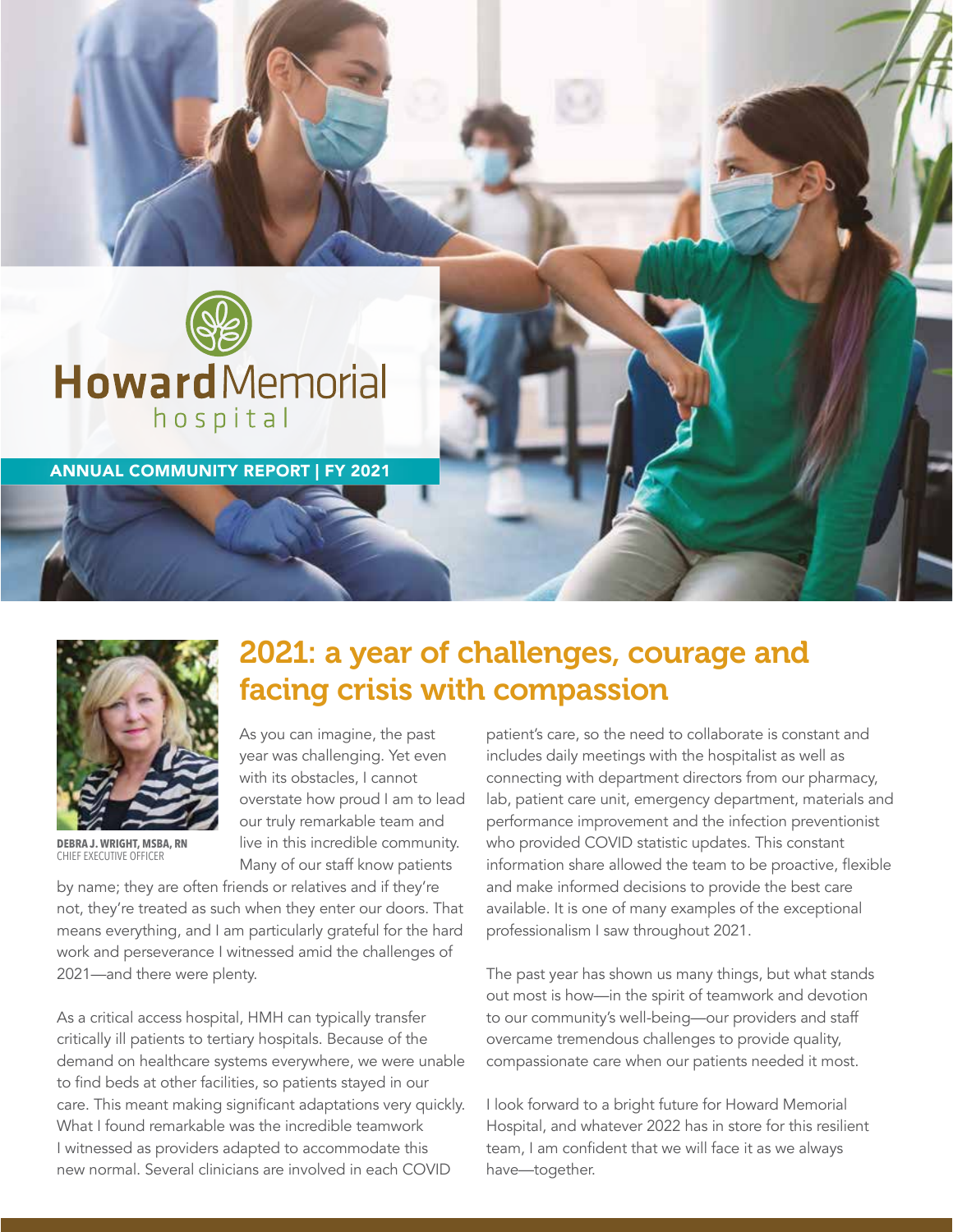# 2021: a year of adaptations, advancements and innovations

#### Better prepared to ensure the best patient care

Howard Memorial Hospital was much better prepared in the second year of the ever-changing COVID-19 pandemic. From funding and purchasing, to planning and implementation, all successes—and there were many were the result of a true team effort. Because of continued commitment for one another—and to keeping patients and communities safe—advancements made helped our organization with additions including:

## Pediatric Therapy Center

The HMH Pediatric Therapy Center is a separate facility where kids receive specialized care to meet physical, occupational and speech therapy goals. The center is customized to kids—created for fun and function—and easily accessible for parents and caregivers. Having facilities separated from the HMH campus also helps protect young patients from potential contact with COVID-19-positive patients.





### Telehealth virtual visits

To offer convenient care that healthcare providers across the nation have added to their services, HMH introduced telehealth in 2021—virtual visits between patient and provider. This innovative approach to receive quality care allows patients to stay in the comfort of their homes and use their computer, tablet or smart voice for one-on-one visits with providers they know and trust.

# **Extra Sy the Numbers**

| Diagnostic Imaging Procedures 19,666  |  |
|---------------------------------------|--|
|                                       |  |
|                                       |  |
|                                       |  |
|                                       |  |
|                                       |  |
| Rehabilitation Services Visits 18,960 |  |
|                                       |  |

| Contractual (excluding charity)  \$47,665,666  |        |
|------------------------------------------------|--------|
| Net Revenue (excluding bad debt)  \$29,561,350 |        |
|                                                |        |
|                                                | 189.58 |
|                                                |        |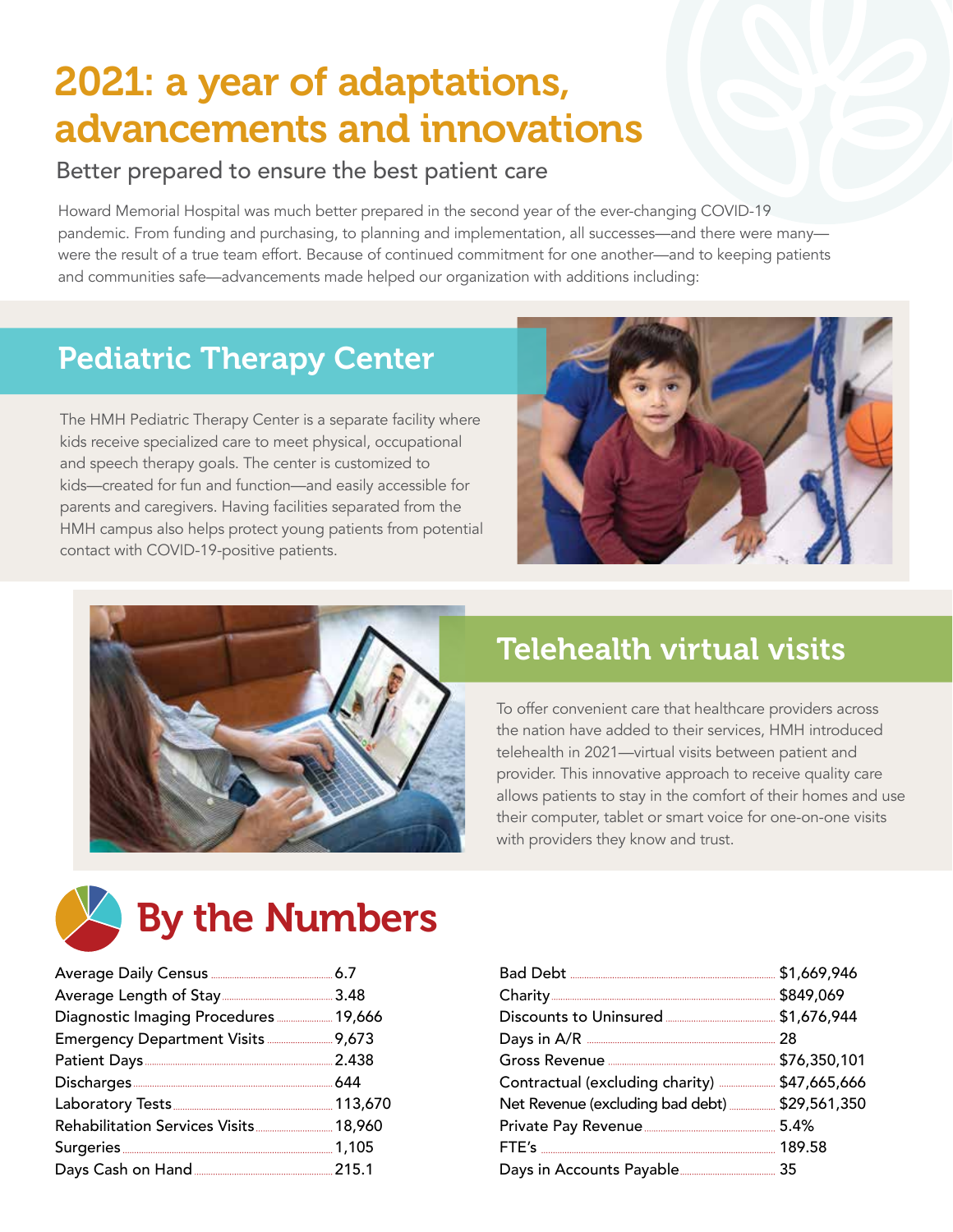

## Continued growth surgical excellence

Howard Memorial Hospital welcomes new surgeon and first-ever, full-time anesthesiologist



**DR. BERTRAND FONJI DR. FAWAD WALAJAHI**



Even in a year where resources were directed toward the ongoing COVID-19 crisis, Howard Memorial Hospital celebrated accomplishments and growth—like adding experts to strengthen its already accomplished surgical services team.

#### New Olympus laparoscopic technology = expert care, exceptional capabilities

Howard Memorial Hospital is dedicated to combining state-of-the-art capabilities with the personalized, compassionate care our community expects—and deserves. In 2021, HMH enhanced its surgical services offerings by adding new, leading-edge Olympus laparoscopic equipment. The cutting-edge tools, combined with decades of surgical experience of our skilled team, enhances the HMH surgical suite offering some of the latest advancements in minimally invasive procedures and services. As laparoscopy technologies evolve, so do its benefits to patient care. People often experience even better overall surgical experiences which often translates into less pain, minimal scarring and faster recoveries to return to the life they enjoy sooner—and healthier.

Howard Memorial Hospital welcomed Dr. Bertrand Fonji, an accomplished surgeon with nearly a decade of experience offering leading-edge robotic procedures. Dr. Fawad Walajahi was also hired as the healthcare system's first-ever, on-staff anesthesiologist. Not only does Dr. Walajahi bring 38 years of experience to an already accomplished team, the addition of an on-staff anesthesiologist offers patients continuity of care from the same, trusted provider from pre-operative interview through the procedure and post-op care. Having an on-staff anesthesiologist also creates a complete, consistent surgical team—so scheduling is easier, faster and more convenient so patients can get the care they want where—and when—they need it.